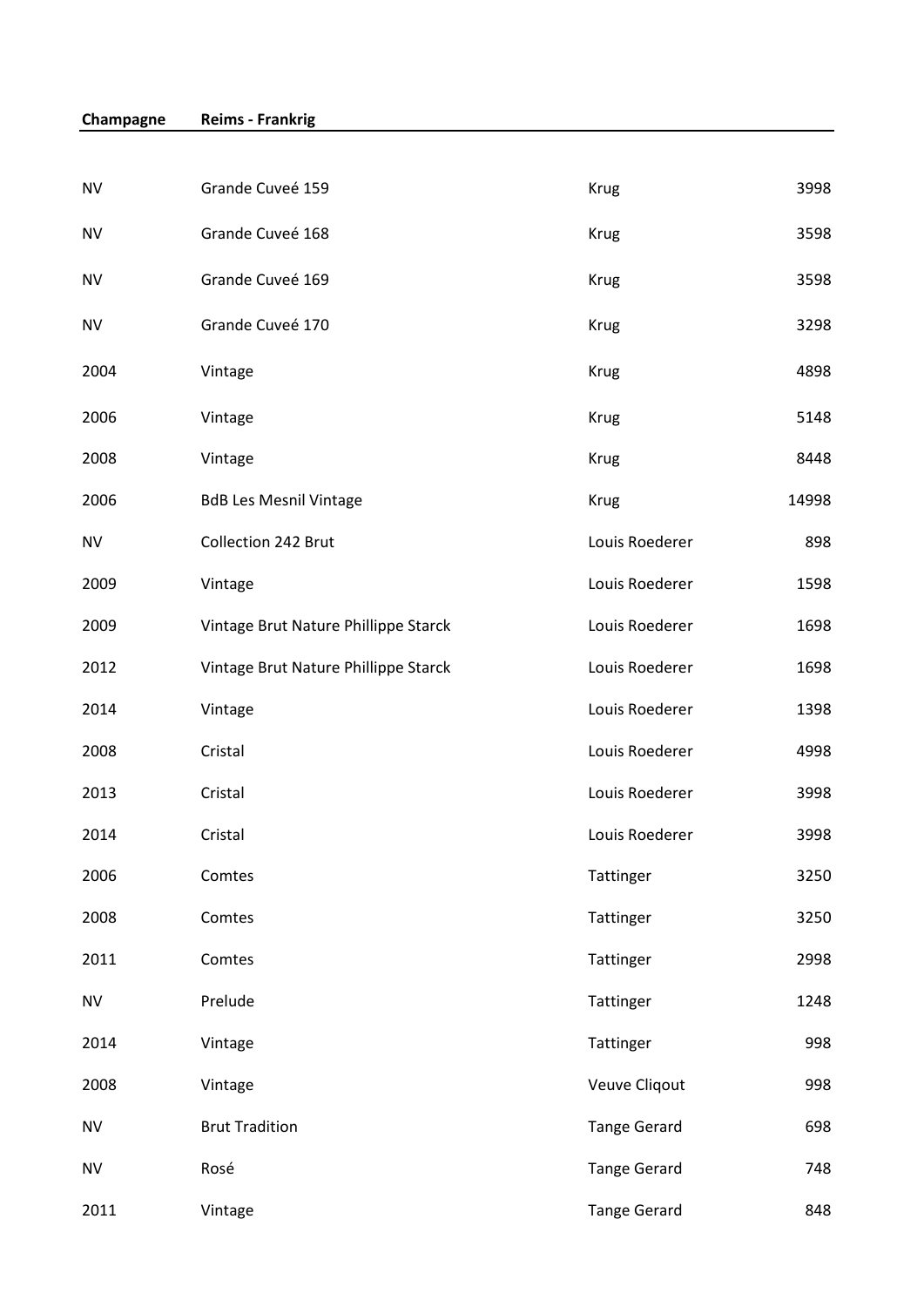| 2013      | Solliage                              | <b>Tange Gerard</b>   | 898  |
|-----------|---------------------------------------|-----------------------|------|
| 2013      | <b>BdB Vintage</b>                    | <b>Tange Gerard</b>   | 798  |
| 2014      | Solliphere                            | <b>Tange Gerard</b>   | 898  |
| 2015      | Sollissime                            | <b>Tange Gerard</b>   | 898  |
| <b>NV</b> | Rosé de Saignée Brut                  | <b>Cristian Senez</b> | 448  |
| Champagne | <b>Epernay - Frankrig</b>             |                       |      |
| 2013      | La Croisette                          | Leclerc Briant        | 2298 |
| 2014      | <b>Grand Blanc</b>                    | Leclerc Briant        | 2498 |
| 2015      | Les Clos Des Trois Clochers Brut Zero | Leclerc Briant        | 2298 |
| 2015      | Millisime Extra Brut                  | Leclerc Briant        | 2998 |
| 2015      | Millsime Extra Brut Premier Cru       | Leclerc Briant        | 1498 |
| 2017      | Abyss Brut Zero                       | Leclerc Briant        | 3498 |
| NV        | Rosé Extra Brut                       | Leclerc Briant        | 1298 |
| <b>NV</b> | Les Chevres Pierreuses 1 cru brut     | Leclerc Briant        | 1348 |
| <b>NV</b> | <b>Reserve Brut</b>                   | Leclerc Briant        | 848  |
| Champagne | <b>Ambonnay - Frankrig</b>            |                       |      |
| <b>NV</b> | Grand Cru Henri III BdN               | <b>RH Coutier</b>     | 1248 |
|           |                                       |                       |      |
| Champagne | <b>Bouzy - Frankrig</b>               |                       |      |
| <b>NV</b> | <b>Brut Reserve</b>                   | Jean Vesselle         | 798  |
| <b>NV</b> | Oeil de Pedrix                        | Jean Vesselle         | 848  |
| NV        | Demi sec                              | Jean Vesselle         | 898  |
| <b>NV</b> | Brut Rosé de Saignee                  | Jean Vesselle         | 948  |
| 2010      | Millesime                             | Jean Vesselle         | 1248 |
| Champagne | Aÿ - Frankrig                         |                       |      |
| <b>NV</b> | Special Cuveé                         | Bollinger             | 998  |
| 2007      | <b>RD</b>                             | <b>Bollinger</b>      | 3848 |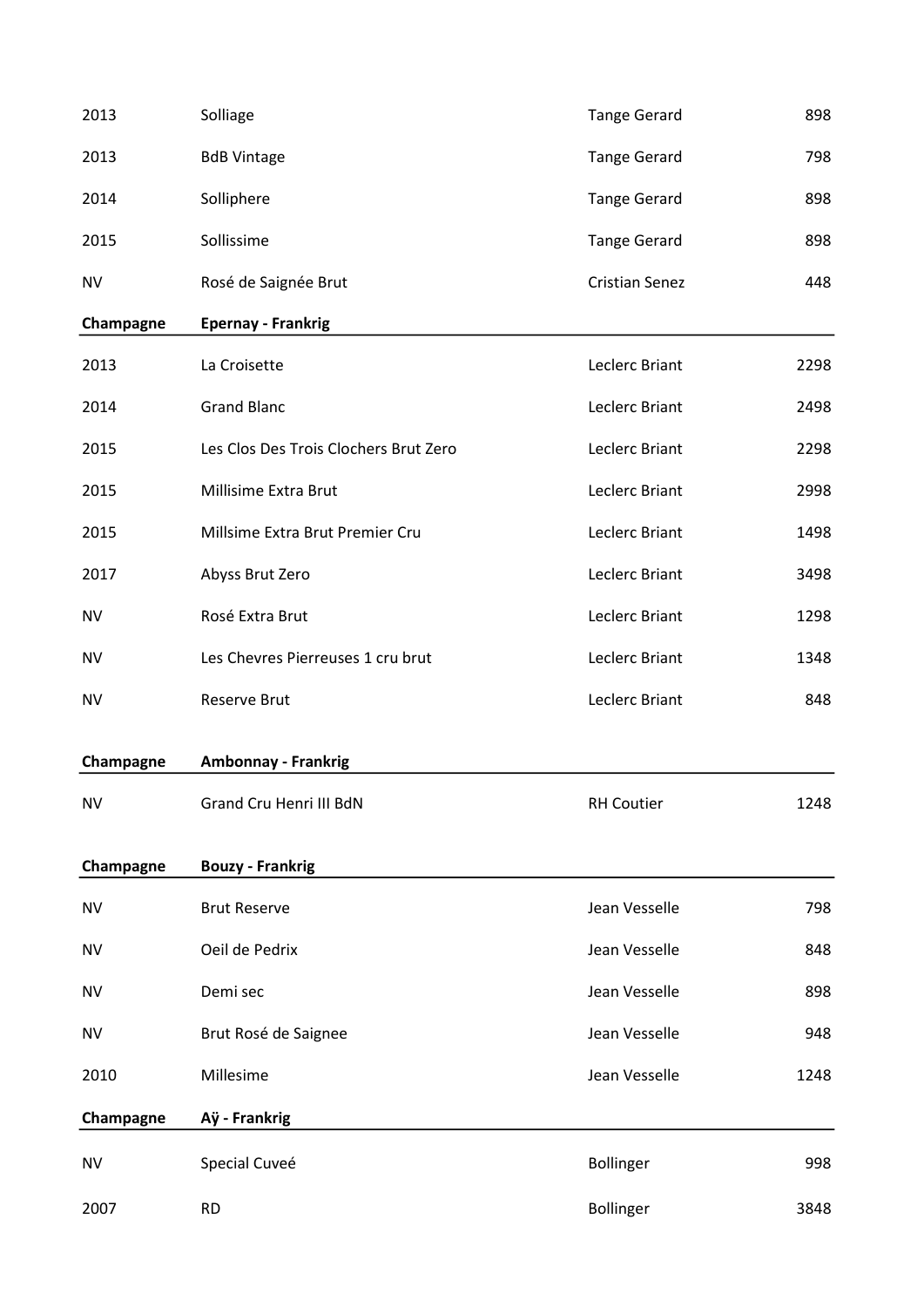| 2012        | La Grande Année                              | Bollinger            | 2598 |
|-------------|----------------------------------------------|----------------------|------|
| <b>NV</b>   | <b>Brut Classic</b>                          | Deutz                | 998  |
| 2006        | Cuveé Nicholas Francois                      | Billecart-Salmon     | 3298 |
| Champagne   | <b>Chouilly - Frankrig</b>                   |                      |      |
| 2006        | Palmes d'Or Rosé Intense                     | Nicolas Feuillatte   | 2598 |
| Champagne   | <b>Dom Perignon - Frankrig</b>               |                      |      |
| 2010        | Vintage                                      | Dom Perignon         | 2898 |
| 2012        | Vintage                                      | Dom Perignon         | 2998 |
| <b>Dizy</b> | Dizy - Frankrig                              |                      |      |
| <b>NV</b>   | Louis Victor                                 | <b>AD Coutelas</b>   | 748  |
| Champagne   | Les Mesnil Sur Oger - Frankrig               |                      |      |
| <b>NV</b>   | <b>BdB Grand Cru</b>                         | Les Mesnil           | 698  |
| 2008        | Prestige Grand Cru                           | Les Mesnil           | 1248 |
| Champagne   | <b>Pierrry - Frankrig</b>                    |                      |      |
| 2012        | <b>Bdb Vintage</b>                           | Mandois              | 1898 |
| Champagne   | <b>Aube - Frankrig</b>                       |                      |      |
| <b>NV</b>   | Cote Dor Brut                                | Drappier             | 698  |
| Champagne   | Écueil - Frankrig                            |                      |      |
| 2012        | Premier Cru                                  | Nicolas Maillart     | 1298 |
| Champagne   | <b>Chamery - Frankrig</b>                    |                      |      |
| 2015        | Champagne Seconde Nature                     | <b>Bonnet Ponson</b> | 1398 |
| NV          | Champagne Seconde Rosé de Marceration Nature | <b>Bonnet Ponson</b> | 1098 |
| <b>NV</b>   | Champagne Seconde Chamery Premier Cru Nature | <b>Bonnet Ponson</b> | 1098 |
| Champagne   | <b>Les Riceys - Frankrig</b>                 |                      |      |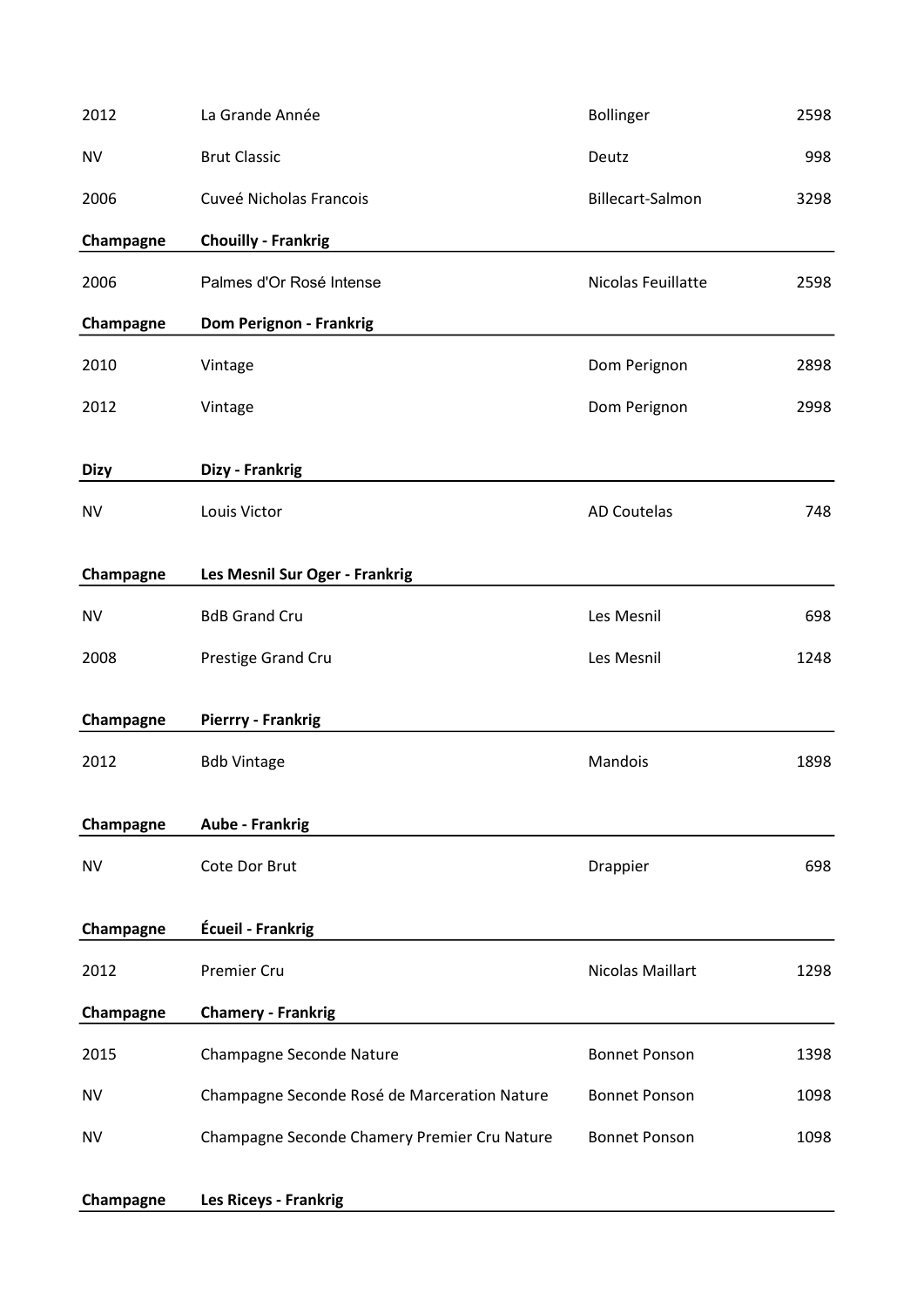|                   | <b>Sparkling Wine Penedes - Spanien</b>     |                          |      |
|-------------------|---------------------------------------------|--------------------------|------|
| 2012              | Texturas de Pedra                           | Raventos                 | 848  |
| 2015              | De Nit Rosé                                 | Raventos                 | 698  |
|                   | Sparkling Wine Marlborough - New Zealand    |                          |      |
| <b>NV</b>         | Pelorus                                     | Cloudy Bay               | 698  |
|                   | Sparkling Wine Franciacorta - Italien       |                          |      |
| NV                | Cuveé Prestige                              | Ca Del Bosco             | 898  |
|                   | Sparkling Wine Bourgogne - Frankrig         |                          |      |
| <b>NV</b>         | Cremant                                     | Chateau de Sassangy      | 648  |
|                   | <b>Sparkling Wine Sussex - England</b>      |                          |      |
| 2017              | <b>Classic Cuvee</b>                        | Rathfinny Wine Estat     | 898  |
| 2017              | <b>Blanc de Blancs</b>                      | Rathfinny Wine Estat     | 948  |
| <b>White Wine</b> | Batard Montrachet - Bourgogne - Frankrig    |                          |      |
| 2014              | <b>Grand Cru Chardonnay</b>                 | Lucien le Moine          | 4498 |
| 2019              | <b>Grand Cru</b>                            | Albert Bichot            | 5298 |
| <b>White Wine</b> | Chassange Montrachet - Bourgogne - Frankrig |                          |      |
| 2015              | 1. Cru La Grande Montagne                   | Lucien le Moine          | 2298 |
| 2018              | 1. Cru Morgeot                              | Phillippe Bouzereau      | 1598 |
| 2018              | <b>Blanc</b>                                | Albert Bichot            | 1148 |
| 2018              | 1. Cru "Morgeot"                            | Albert Bichot            | 1298 |
| 2019              | 1. Cru Les Chaumes                          | <b>Bruno Colin</b>       | 1498 |
| 2019              | 1. Cru Les Machelleres                      | <b>Francois Carillon</b> | 1698 |
| <b>White Wine</b> | Saint Veran - Bourgogne - Frankrig          |                          |      |
| 2015              | Champ Rond                                  | Cedric et Patrice Mai    | 848  |
| <b>White Wine</b> | Saint-Aubin - Bourgogne - Frankrig          |                          |      |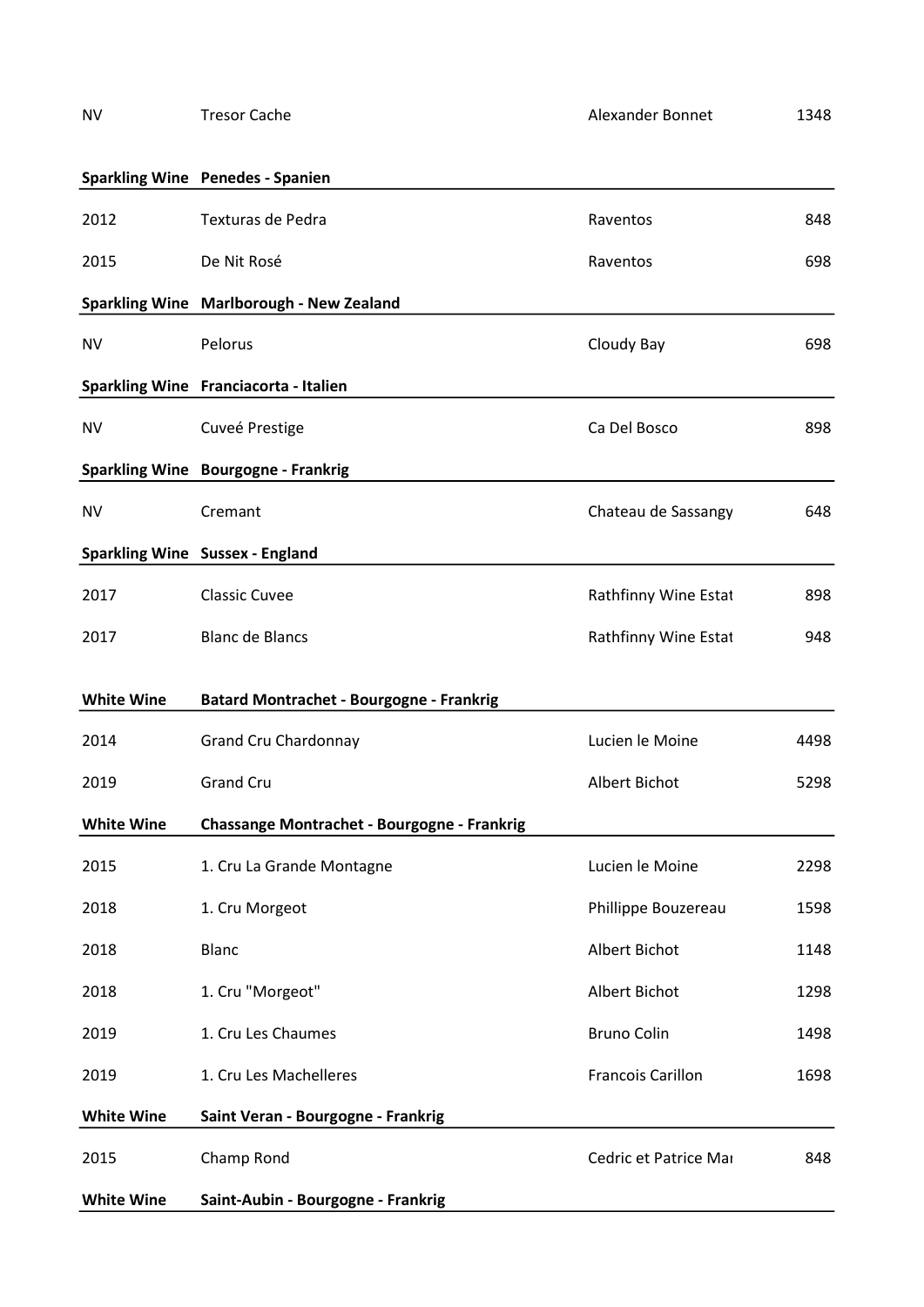| 2018              | <b>Blanc</b>                                 | <b>Francois Carillon</b>  | 998  |
|-------------------|----------------------------------------------|---------------------------|------|
| <b>White Wine</b> | Puligny Montrachet - Bourgogne - Frankrig    |                           |      |
| 2015              | 1. Cru Champ Gain                            | <b>Francois Carillon</b>  | 1648 |
| 2018              | 1. Cru Champ Gain                            | <b>Francois Carillon</b>  | 1648 |
| 2019              | 1. Cru Champ Gain                            | <b>Francois Carillon</b>  | 1648 |
| 2018              | 1. Cru Les Pucelles                          | Domaine Philippe Ch       | 1898 |
| <b>White Wine</b> | <b>Meursault - Bourgogne - Frankrig</b>      |                           |      |
| 2015              | 1 cru Le Poruzot Dessus                      | Remi Jobard               | 2098 |
| 2019              | Les Narvaux                                  | Phillippe Bouzereau       | 998  |
| 2019              | 1. Cru Les Plures                            | Lucien Le Moines          | 1898 |
| <b>White Wine</b> | Saint-Romain - Bourgogne - Frankrig          |                           |      |
| 2016              | <b>Blanc</b>                                 | Lupé Cholet               | 898  |
|                   |                                              |                           |      |
| <b>White Wine</b> | Hautes Cotes de Nuits - Bourgogne - Frankrig |                           |      |
| 2013              | <b>Blanc Chardonnay</b>                      | Jean Claude Boisset       | 798  |
| 2016              | Fontaine Saint Martin Monopole Blanc         | <b>Michel Gros</b>        | 898  |
| 2019              | Clos St. Philibert                           | Méo Camuzet               | 998  |
| <b>White Wine</b> | Rully - Bourgogne - Frankrig                 |                           |      |
| 2016              | <b>Blanc Chardonnay</b>                      | Joseph Drouhin            | 748  |
| 2018              | La Cree                                      | <b>Domaine Belleville</b> | 798  |
| <b>White Wine</b> | <b>Chablis - Bourgogne - Frankrig</b>        |                           |      |
| 2018              | 1 cru Mont de Milleu                         | Familie Ventoura          | 848  |
| 2018              | <b>Blanc Chardonnay</b>                      | Christian Moreau          | 748  |
| 2018              | <b>Grand Cru Vaudésirs</b>                   | Albert Bichot             | 1248 |
| 2018              | <b>Grand Cru Les Clos</b>                    | Albert Bichot             | 1248 |
| 2018              | <b>Grand Cru Moutonne</b>                    | Albert Bichot             | 1798 |
| 2019              | <b>Blanc Chardonnay</b>                      | Laroche                   | 748  |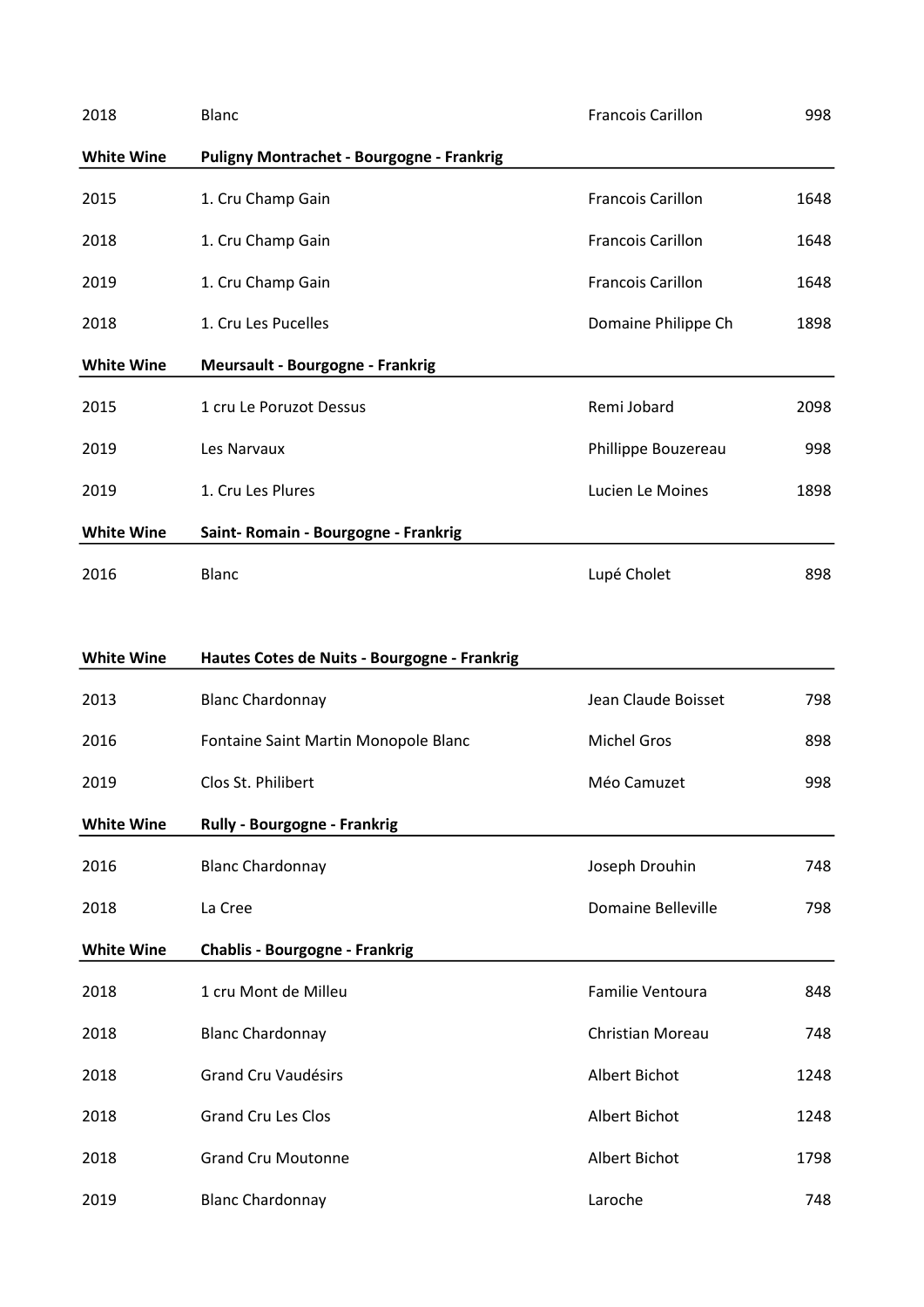| <b>White Wine</b> | Bourgogne Blanc - Bourgogne - Frankrig |                      |      |
|-------------------|----------------------------------------|----------------------|------|
| 2019              | <b>Blanc</b>                           | Lucien Le Moine      | 1048 |
| <b>White Wine</b> | <b>Alsace - Frankrig</b>               |                      |      |
| 2014              | <b>Grand Cru Pfersigberg Riesling</b>  | <b>Kuentz Bas</b>    | 848  |
| 2016              | Pinot d'alsace                         | <b>Marcel Deiss</b>  | 748  |
| 2018              | Riesling                               | Domaine Sohler       | 748  |
| 2019              | <b>Grand Cru Frankstein</b>            | <b>Hubert Beck</b>   | 698  |
| 2020              | <b>Pinot Gris</b>                      | <b>Hubert Beck</b>   | 698  |
| 2020              | Riesling                               | <b>Hubert Beck</b>   | 598  |
| <b>White Wine</b> | Sancerre - Loire - Frankrig            |                      |      |
| 2016              | Le Grand Rochoy                        | Domaine Laporte      | 898  |
| 2018              | Grande Cuveé                           | Jean Paul Balland    | 698  |
| 2020              | Sancerre Blanc                         | Jean Paul Balland    | 748  |
| 2020              | Rosé                                   | Jean Paul Balland    | 748  |
| <b>White Wine</b> | <b>Bordeaux - Frankrig</b>             |                      |      |
| 2018              | <b>Graves Blanc</b>                    | Chateau Rahoul       | 698  |
| 2019              | <b>Magis Blanc</b>                     | Rotem & Mounir       | 1598 |
| 1996              | Crème de Tête Sauternes                | Chateau Gilet        | 3098 |
| 2003              | 1. Cru Sauternes Blanc                 | Chateau La Tour Blar | 1248 |
| <b>White Wine</b> | Condrieu - Rhône - Frankrig            |                      |      |
| 2016              | Le Caillets                            | <b>Duclaux</b>       | 1048 |
| <b>White Wine</b> | <b>Bandol - Frankrig</b>               |                      |      |
| 2017              | Chateau Romassan Rosé                  | Domaine Ott          | 898  |
| <b>White Wine</b> | Languedoc - Frankrig                   |                      |      |
| 2016              | Picpoul de Pinet                       | Moulin de Gassac     | 698  |
| <b>White Wine</b> | Jura - Frankrig                        |                      |      |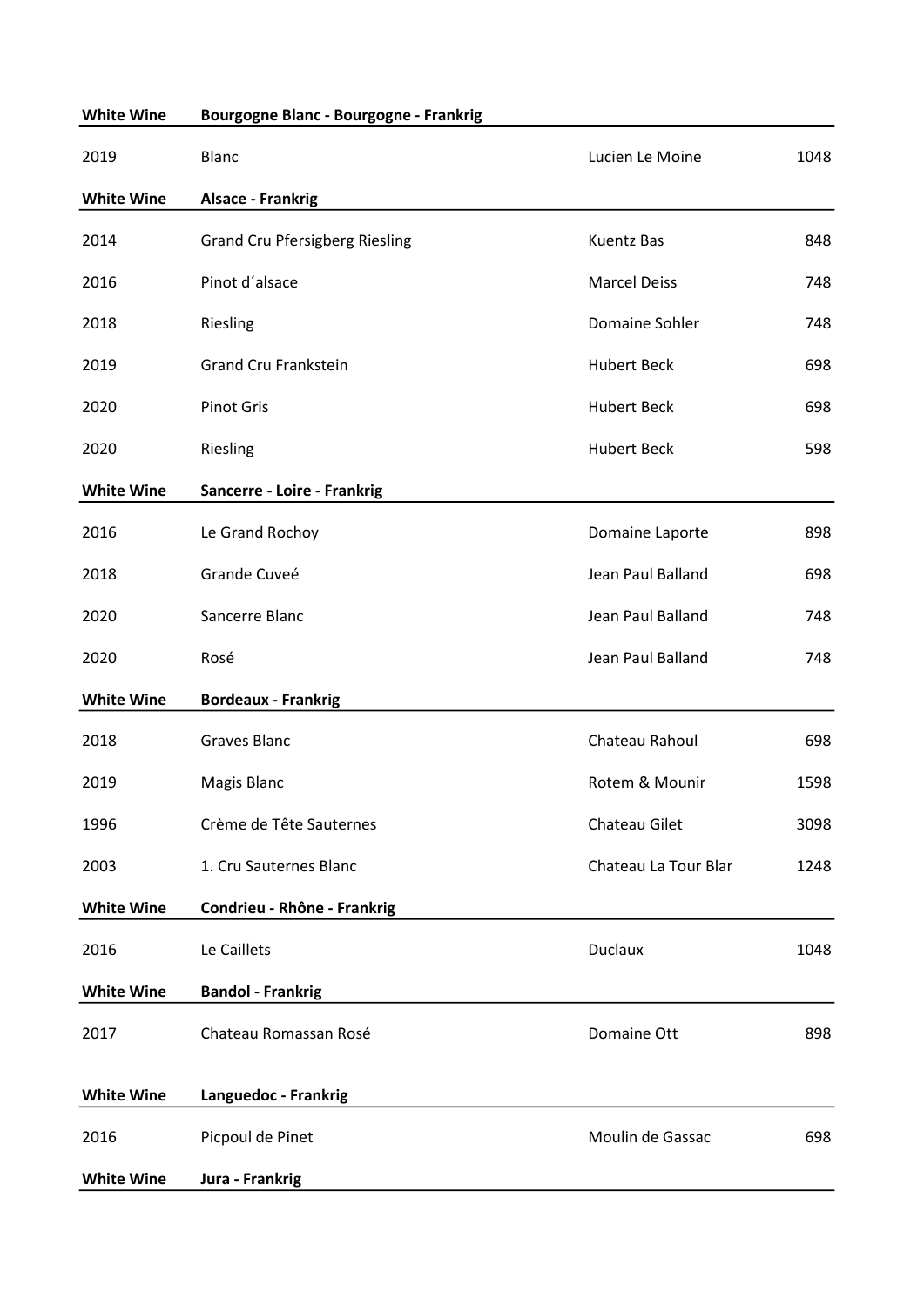| 2016              | Chardonnay En Lya                         | <b>Domaine Carlines</b> | 698  |
|-------------------|-------------------------------------------|-------------------------|------|
| <b>White Wine</b> | Côteaux Champenois - Champagne - Frankrig |                         |      |
| 2019              | <b>Vrigny Blanc</b>                       | <b>Bonnet Ponson</b>    | 998  |
| <b>White Wine</b> | Mosel - Tyskland                          |                         |      |
| 2016              | Bernkasteler Graben Spätlese Riesling     | Dr. H. Thanisch         | 798  |
| 2016              | <b>Blauschiefer Riesling</b>              | Weingut Kerpen          | 698  |
| 2020              | <b>Riesling Fass 6</b>                    | Peter Lauer             | 698  |
| 2019              | <b>GG Riesling</b>                        | Gelt-Zilliken           | 1148 |
| <b>White Wine</b> | <b>Pfalz - Tyskland</b>                   |                         |      |
| 2014              | Michelberg GG Riesling                    | Karl Schaefer           | 948  |
| 2016              | Sonnentropfen Riesling                    | Karl Schaefer           | 698  |
| 2017              | Wachenheimer Gerümpel                     | Karl Schaefer           | 798  |
| 2020              | Keine Hexerei Riesling                    | Roots Beverages         | 598  |
| <b>White Wine</b> | <b>Baden - Tyskland</b>                   |                         |      |
| 2016              | Grauer Burgunder                          | Rieger                  | 648  |
| <b>White Wine</b> | Nahe - Tyskland                           |                         |      |
| 2012              | Felseneck                                 | Schäefer Frölich        | 998  |
| 2019              | GG Felsentürmchen                         | Dönnhoff                | 998  |
| 2019              | <b>Riesling Trocken</b>                   | Dönnhoff                | 598  |
| 2020              | <b>Vulkangestein Rielsing</b>             | Schaefer Fröhlich       | 698  |
| <b>White Wine</b> | Rheinhessen - Tyskland                    |                         |      |
| 2017              | Riesling                                  | Dreissigacker           | 648  |
| <b>White Wine</b> | Rheingau - Tyskland                       |                         |      |
| 2017              | Riesling Spätlese                         | Kaufmann                | 698  |
| <b>White Wine</b> | Kamptal - Østrig                          |                         |      |
| 2016              | Grüner veltliner Stein                    | Jurtschitsch            | 648  |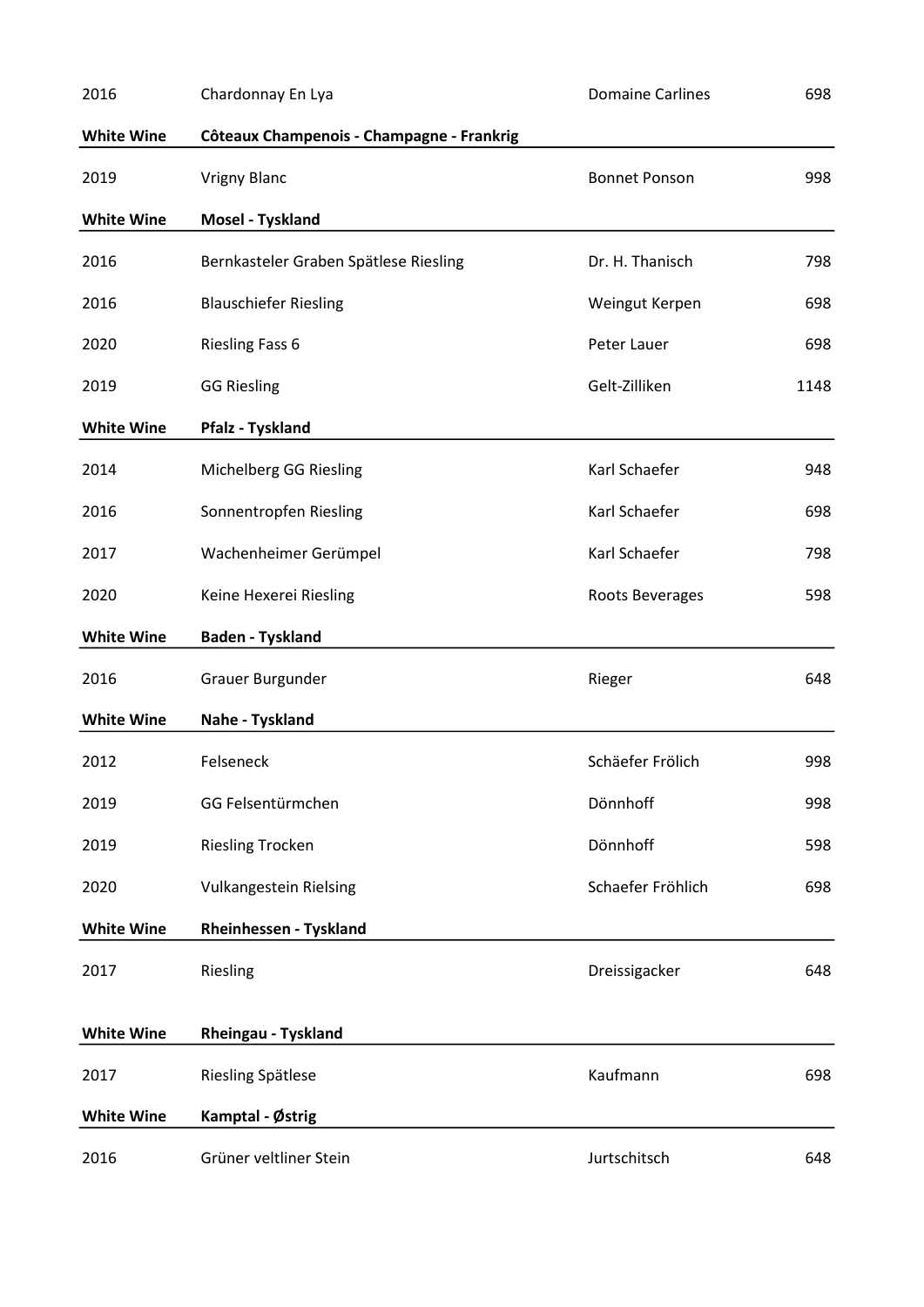| <b>White Wine</b> | Niederösterreich - Østrig                |                       |      |
|-------------------|------------------------------------------|-----------------------|------|
| 2016              | Satzing Rotgipfler                       | Johannishof Reinisch  | 748  |
| <b>White Wine</b> | Alto-Adige - Italien                     |                       |      |
| 2015              | Beta Delta Pinot Grigio/Chardonnay       | Alois Lageder         | 648  |
| <b>White Wine</b> | Friuli-Venezia Giulia - Italien          |                       |      |
| 2016              | Ribolla Gialla Collio                    | Gradis'Ciutta         | 648  |
| 2020              | Pinot Grigio                             | Fidora                | 598  |
| <b>White Wine</b> | Bolgheri - Toscana - Italien             |                       |      |
| 2015              | Vistamara Ca Marcanda                    | Gaja                  | 898  |
| <b>White Wine</b> | Sicilien - Italien                       |                       |      |
| 2020              | La Segreta Bianco                        | Planeta               | 598  |
| 2020              | Sambuca Menfi Chardonnay                 | Planeta               | 848  |
| 2020              | <b>IDDA Etna Bianco</b>                  | Gaja                  | 998  |
| <b>White Wine</b> | Langhe - Piemonte - Italien              |                       |      |
| 2019              | RossJ-Bass Chardonnay                    | Gaja                  | 1298 |
| <b>White Wine</b> | <b>Catalonien - Spanien</b>              |                       |      |
| 2016              | Nuestra Senora del Portal                | <b>Cellar Pinol</b>   | 648  |
| 2018              | Nuestra Senora del Portal                | <b>Cellar Pinol</b>   | 648  |
| 2019              | <b>Blanc Seleccio</b>                    | Joseph Foraster       | 698  |
| <b>White Wine</b> | <b>Priorat - Spanien</b>                 |                       |      |
| 2015              | Grenacha Blanca                          | Porrera               | 698  |
| <b>White Wine</b> | Eola-Amity-Hills - Oregon - USA          |                       |      |
| 2013              | <b>Estate Chardonnay</b>                 | <b>Bethel Heights</b> | 998  |
| <b>White Wine</b> | Dundee Hills - Oregon - USA              |                       |      |
| 2016              | <b>Terroir Selection Chardonnay</b>      | Alexana               | 1148 |
| <b>White Wine</b> | <b>Chehalem Mountains - Oregon - USA</b> |                       |      |
| 2015              | Chardonnay Reserve                       | Ponzi                 | 848  |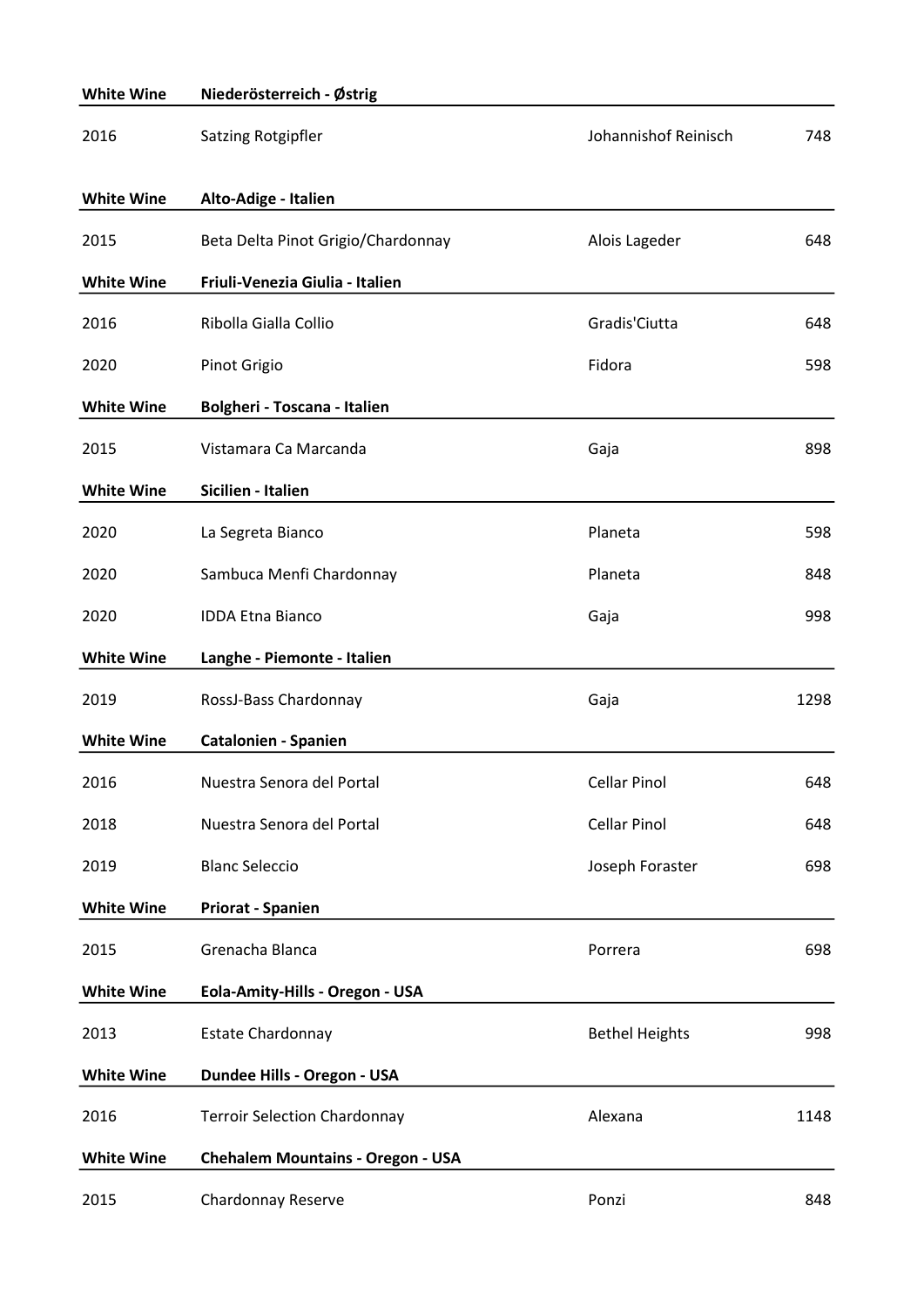| 2018              | Chardonnay                               | Adelsheim      | 698 |
|-------------------|------------------------------------------|----------------|-----|
| <b>White Wine</b> | <b>Willamette Valley - Oregon - USA</b>  |                |     |
| 2019              | Chardonnay                               | Adelsheim      | 798 |
| <b>White Wine</b> | Yamhill County - Oregon - USA            |                |     |
| 2017              | Chardonnay Reserve                       | Lemelson       | 798 |
| <b>White Wine</b> | Sonoma - Californien                     |                |     |
| 2016              | <b>Riesling Cole Ranch</b>               | Leo Steen      | 698 |
| 2019              | Chenin Blanc Saini                       | Leo Steen      | 698 |
| <b>White Wine</b> | Columbia Valley - Washington State - USA |                |     |
| 2019              | Oaked Chardonnay                         | Columbia Crest | 598 |

| <b>White Wine</b> | <b>Marlborough - New Zealand</b> |            |     |
|-------------------|----------------------------------|------------|-----|
| 2015              | Riesling                         | Konrad     | 648 |
| 2016              | Sauvignon Blanc                  | Konrad     | 698 |
| <b>White Wine</b> | Mendoza - Argentina              |            |     |
| 2017              | Chardonnay                       | El Enemigo | 748 |
| <b>White Wine</b> | Stellenbosch - Sydafrika         |            |     |
| 2018              | Chenin Avec Chêne Malan Family   | Simonsig   | 748 |
| 2020              | Chenin Blanc                     | Simonsig   | 598 |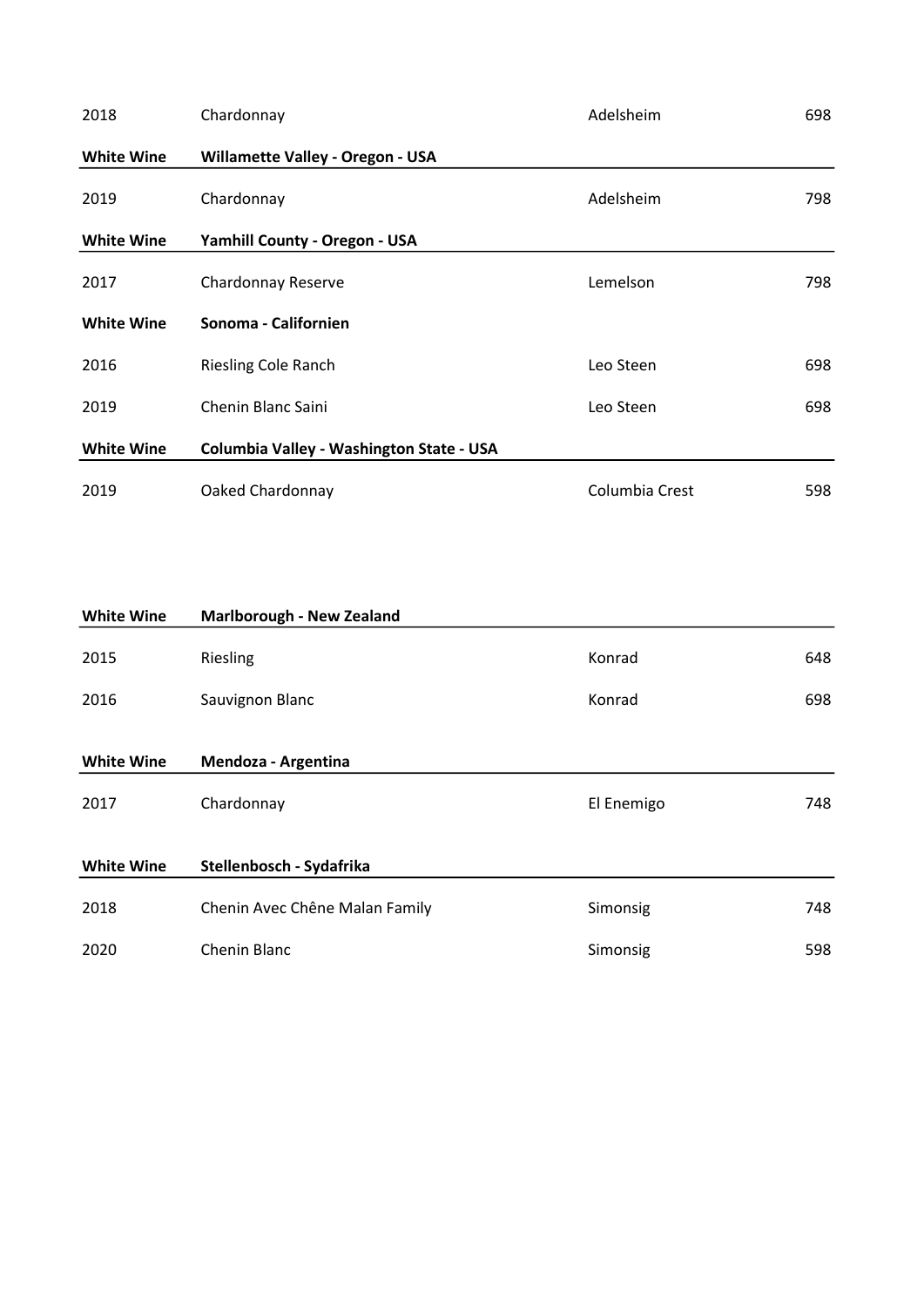| <b>Red Wine</b> | <b>Vougeot - Bourgogne - Franrkig</b>             |                        |      |
|-----------------|---------------------------------------------------|------------------------|------|
| 2018            | Clos de Vougeot Grand Cru                         | Clos Frantin, Albert B | 3348 |
| 2018            | <b>Echezeaux Grand Cru</b>                        | Clos Frantin, Albert B | 3348 |
| 2018            | <b>Grand Echezeaux Grand Cru</b>                  | Clos Frantin, Albert B | 4248 |
| 2019            | Clos de Vougeot Grand Cru                         | Lucien le Moine        | 3848 |
| <b>Red Wine</b> | <b>Charmes Chambertine - Bourgogne - Frankrig</b> |                        |      |
| 2013            | <b>Grand Cru</b>                                  | Huguenot               | 1898 |
| <b>Red Wine</b> | <b>Morey Saint Denis - Bourgogne - Frankrig</b>   |                        |      |
| 2018            | 1 cru Les Millandes                               | <b>Eduard Delauney</b> | 1648 |
| <b>Red Wine</b> | Gevrey Chambertin - Bourgogne - Frankrig          |                        |      |
| 2015            | <b>Pinot Noir</b>                                 | Lupe Cholet            | 848  |
| 2018            | Vieille Vignes                                    | <b>Humbert Freres</b>  | 1698 |
| 2019            | <b>Vieille Vignes</b>                             | <b>Humbert Freres</b>  | 1698 |
| 2019            | 1 cru Poissenot                                   | <b>Humbert Freres</b>  | 1998 |
| 2019            | Chambertin Grand Cru                              | Clos Frantin, Albert B | 4748 |
| 2019            | Lavaux-St.-Jacques                                | Armand Rousseau        | 4448 |
| <b>Red Wine</b> | Fixin - Bourgogne - Frankrig                      |                        |      |
| 2018            | <b>Vieille Vignes</b>                             | <b>Humbert Freres</b>  | 998  |
| 2019            | <b>Vieille Vignes</b>                             | <b>Humbert Freres</b>  | 998  |
| <b>Red Wine</b> | Monthelie - Bourgogne - Frankrig                  |                        |      |
| 2018            | 1 cru Les duresses                                | Phillippe Bouzereau    | 898  |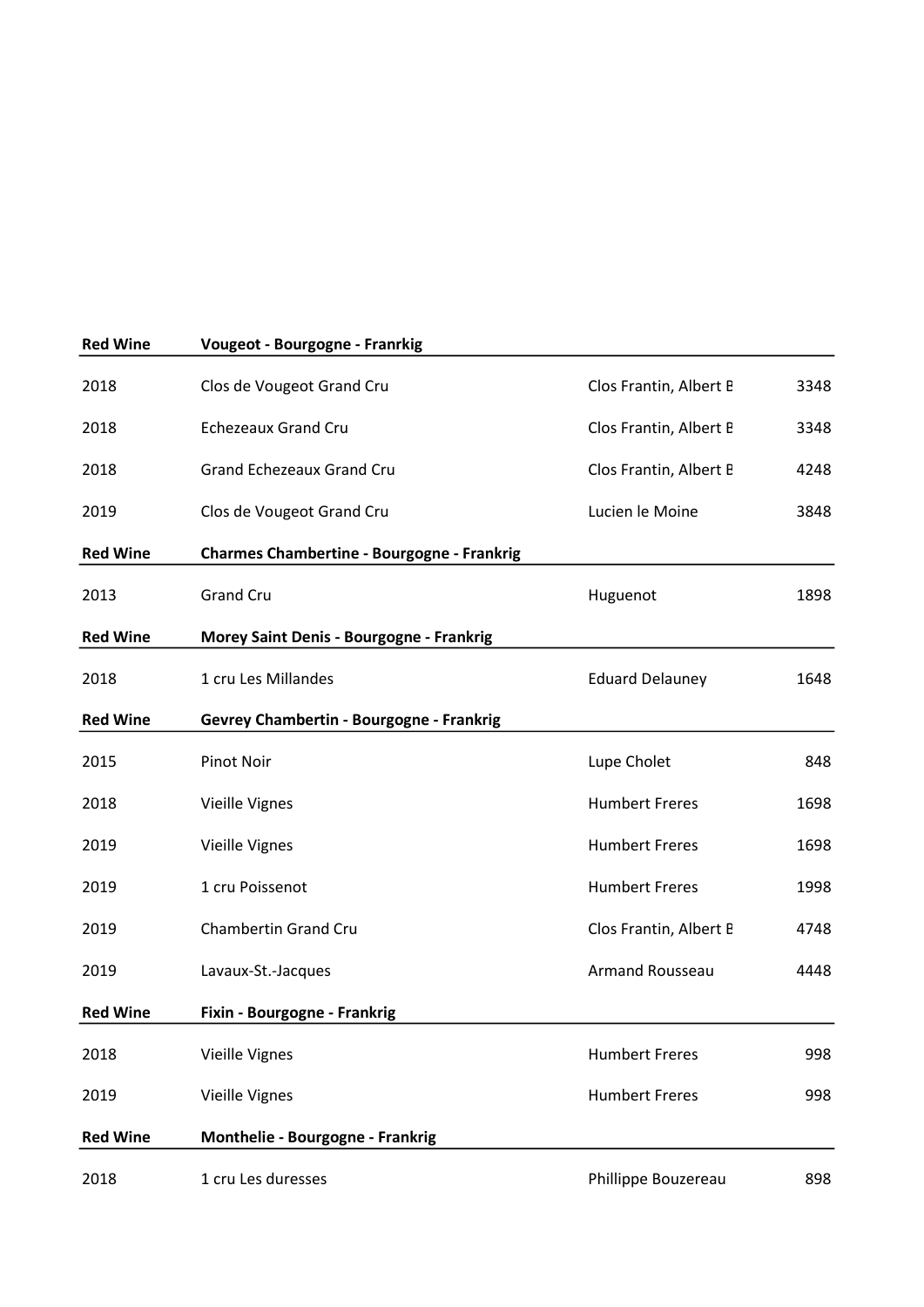| <b>Red Wine</b> | <b>Mercurey - Bourgogne - Frankrig</b>    |                           |      |
|-----------------|-------------------------------------------|---------------------------|------|
| 2017            | <b>Pinot Noir</b>                         | <b>Domaine Belleville</b> | 898  |
| <b>Red Wine</b> | Givry - Bourgogne - Frankrig              |                           |      |
| 2015            | 1. Cru Clos Salomon                       | Domaine Du Clos Sal       | 1248 |
| <b>Red Wine</b> | Savigny-Les-Beaune - Bourgogne - Frankrig |                           |      |
| 2017            | 1. Cru Aux Fourneaux                      | Domaine Jean Pierre       | 1048 |
| <b>Red Wine</b> | Pommard - Bourgogne - Frankrig            |                           |      |
| 2016            | Clos Bizot                                | Lupé-Cholet               | 1148 |
| 2017            | Clos Bizot                                | Lupé-Cholet               | 1148 |
| <b>Red Wine</b> | Chambolle Musigny - Bourgogne - Frankrig  |                           |      |
| 2017            | 1. Cru Les Chabiots                       | Lupé-Cholet               | 1348 |
| 2017            | 1. Cru Les Amoureuses                     | Albert Bichot             | 3598 |
| <b>Red Wine</b> | Vosne-Romanée - Bourgogne - Frankrig      |                           |      |
| 2016            | 1. Cru Les Rouges du Dessus               | Lupé-Cholet               | 1648 |
| 2017            | 1. Cru Les Rouges du Dessus               | Lupé-Cholet               | 1648 |
| 2018            | Clos Frantin                              | Albert Bichot             | 1248 |
| 2019            | <b>Richebourg Grand Cru</b>               | Clos Frantin, Albert B    | 9998 |
| 2019            | 1. Cru                                    | Méo Camuzet               | 2248 |
| <b>Red Wine</b> | Ladoix - Bourgogne - Frankrig             |                           |      |
| 2017            | <b>Corton Bressandes Grand Cru</b>        | <b>Maratray Dubreuil</b>  | 998  |
| 2017            | Aloxe-Corton                              | Maratray Dubreuil         | 998  |
| <b>Red Wine</b> | Irancy - Bourgogne - Frankrig             |                           |      |
| 2014            | Les Mazelots                              | Baptiste et Serge Bie     | 1248 |
| <b>Red Wine</b> | Bourgogne Rouge - Bourgogne - Frankrig    |                           |      |
| 2014            | <b>Pinot Noir</b>                         | Huguenot                  | 748  |
| 2017            | Pinot Noir                                | Jean Claude Boisset       | 798  |
| 2017            | Pinot Noir de Gevrey                      | Jean Michel Guillon       | 798  |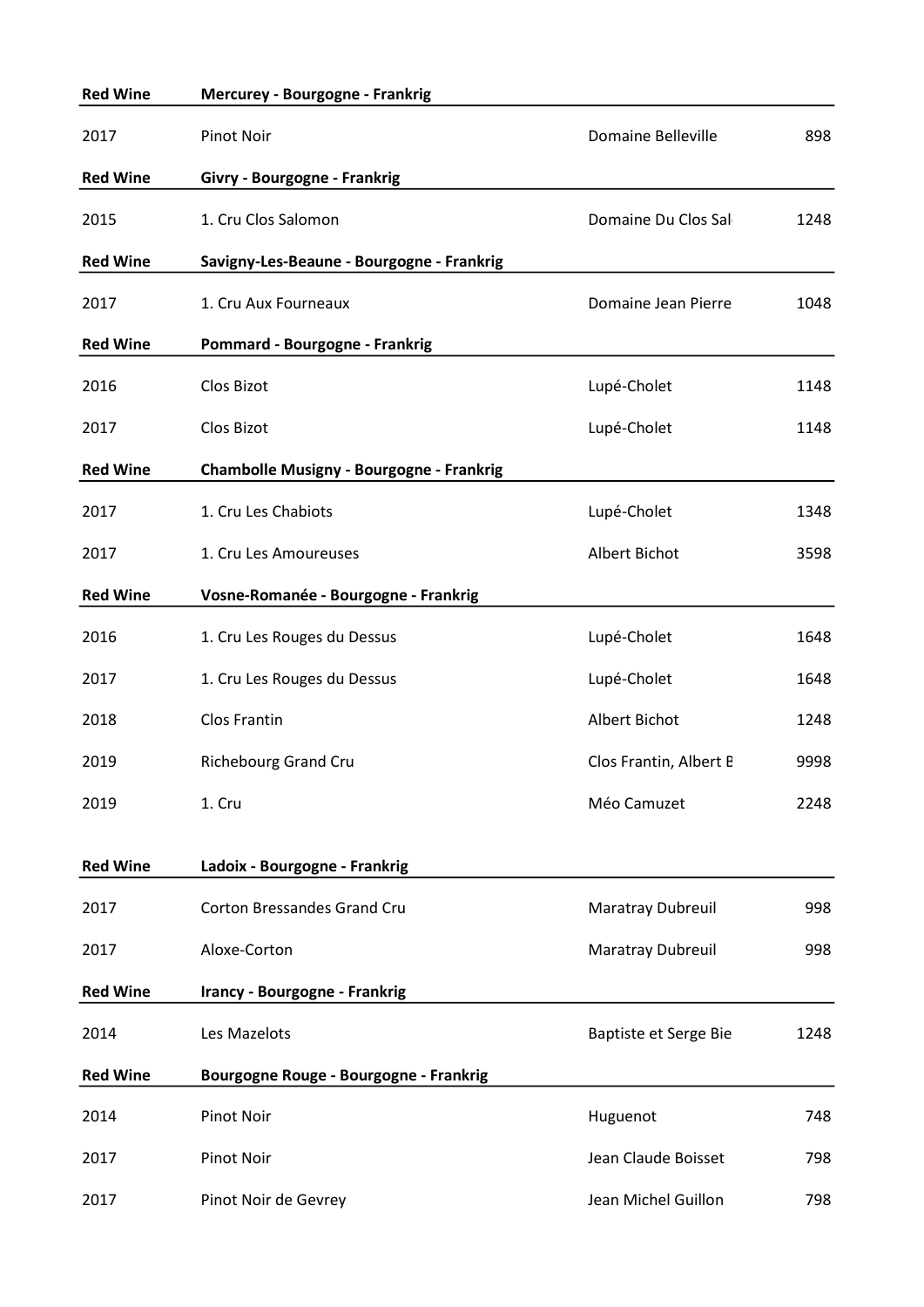| 2019            | Côte d'Or Cuvee Etienee Camuzet      | Méo Camuzet             | 898   |
|-----------------|--------------------------------------|-------------------------|-------|
| 2019            | <b>Pinot Noir</b>                    | Lucien Le Moine         | 948   |
| <b>Red Wine</b> | Saumur-Champigny - Loire - Frankig   |                         |       |
| 2014            | L'ile Quatre Sous                    | Chateau Yvonne          | 748   |
| <b>Red Wine</b> | Sancerre - Loire - Frankrig          |                         |       |
| 2018            | Les Granddmontagne Rouge             | Domaine Laporte         | 748   |
| 2019            | Les Granddmontagne Rouge             | Domaine Laporte         | 748   |
| <b>Red Wine</b> | Saint Estephe - Bordeaux - Frankrig  |                         |       |
| 2014            | Cru Classé                           | <b>Chateau Montrose</b> | 2998  |
| 2017            | Cru Bourgeois                        | Chateau de Pez          | 1098  |
| 2018            | Cru Bourgeois                        | Chateau de Pez          | 1098  |
| 2019            | Cru Bourgeois                        | Chateau de Pez          | 1098  |
| <b>Red Wine</b> | <b>Pomerol - Bordeaux - Frankrig</b> |                         |       |
| 1993            | Lafleur                              | Ch. Lafleur             | 9298  |
| 1995            | Lafleur                              | Ch. Lafleur             | 12598 |
| 1996            | Lafleur                              | Ch. Lafleur             | 9998  |
| 2004            | Lafleur                              | Ch. Lafleur             | 4998  |
| 2006            | Lafleur                              | Ch. Lafleur             | 6198  |
| 2009            | Lafleur                              | Ch. Lafleur             | 15998 |
| 2011            | Lafleur                              | Ch. Lafleur             | 5298  |
| 2013            | Lafleur                              | Ch. Lafleur             | 5298  |
| 2014            | Lafleur                              | Ch. Lafleur             | 6598  |
| 2010            | La Fleur-Petrus                      | Chateau La Fleur-Pet    | 3598  |
| 2016            | La Fleur-Petrus                      | Chateau La Fleur-Pet    | 3198  |
| 2017            | La-Fleur-Petrus                      | Chateau La Fleur-Pet    | 2998  |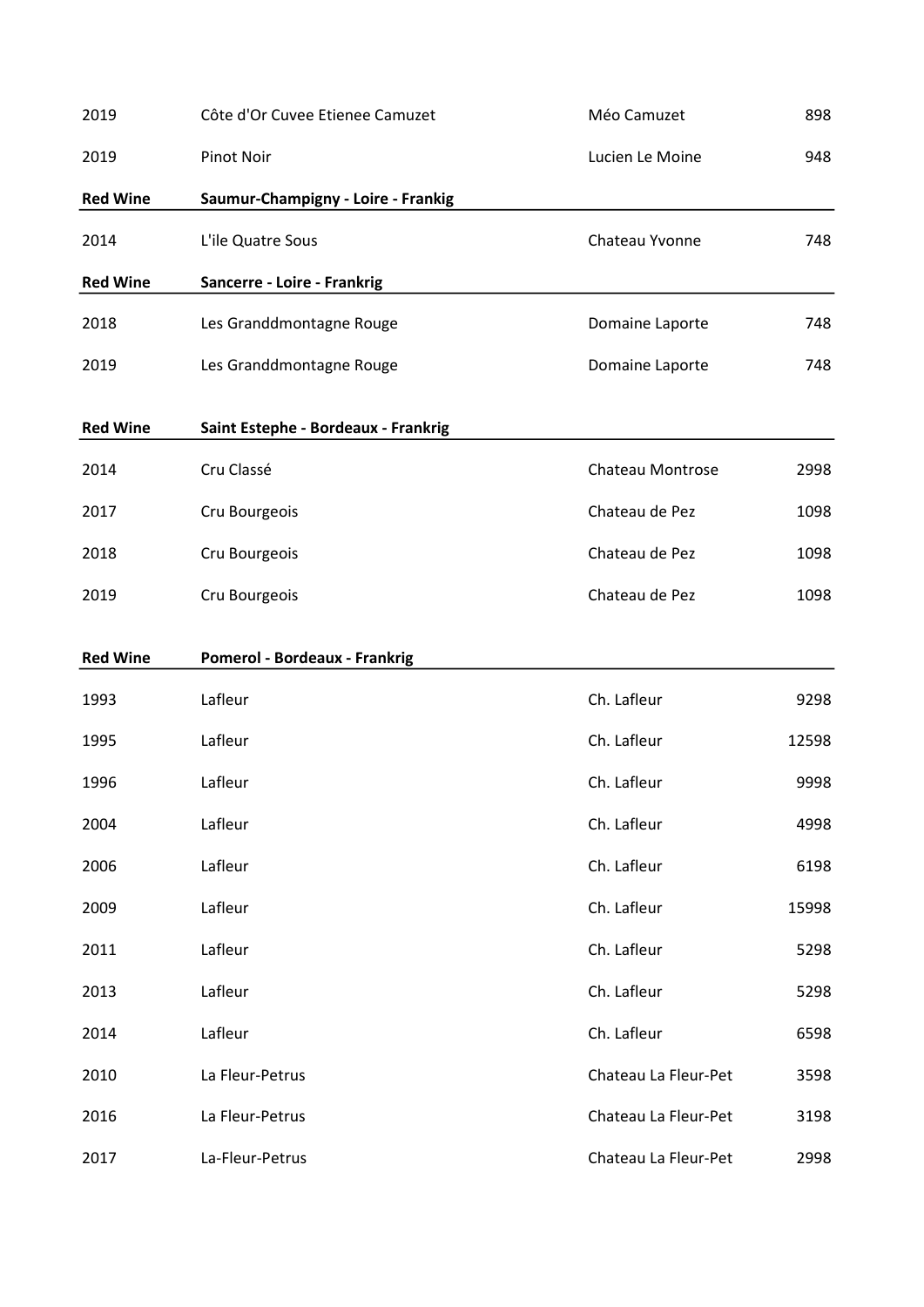| <b>Red Wine</b> | Paulliac - Bordeaux -- Frankrig           |                      |      |
|-----------------|-------------------------------------------|----------------------|------|
| 2014            | Grand Cru Classé                          | Chateau Batailley    | 2498 |
| 2018            | <b>Grand Cru</b>                          | Chateau Haut Ferran  | 848  |
| <b>Red Wine</b> | Côteaux Champenois - Champagne - Frankrig |                      |      |
| 2018            | <b>Chamery Rouge</b>                      | <b>Bonnet Ponson</b> | 1198 |
| <b>Red Wine</b> | Côte-du-Rhône Villages - Rhône - Frankrig |                      |      |
| 2014            | Inopia                                    | Rotem & Mounir       | 798  |
| 2016            | Inopia                                    | Rotem & Mounir       | 798  |
| <b>Red Wine</b> | Crozes Hermitage - Rhône - Frankrig       |                      |      |
| 2015            | Domaine de Thalabert                      | Paul Jaboulet        | 998  |
| <b>Red Wine</b> | Chateauneuf-Du-Pape - Rhône - Frankrig    |                      |      |
| 2012            | Omnia                                     | Rotem & Mounir       | 1798 |
| 2014            | Arioso                                    | Rotem & Mounir       | 1998 |
| 2015            | Arioso                                    | Rotem & Mounir       | 1998 |
| 2016            | Arioso                                    | Rotem & Mounir       | 1998 |
| 2017            | Arioso                                    | Rotem & Mounir       | 1998 |
| 2018            | Tradition                                 | Chateau Maucoil      | 848  |
| <b>Red Wine</b> | Côte-Rôtie - Rhône - Frankrig             |                      |      |
| 2017            | Dom. De Pierrelles                        | Paul Jaboulet Ainé   | 1348 |
| 2019            | Dom. De Pierrelles                        | Paul Jaboulet Ainé   | 1348 |
| <b>Red Wine</b> | Ampuis - Rhône - Frankrig                 |                      |      |
| 2019            | Valine                                    | Jean Luc Jamet       | 898  |
| <b>Red Wine</b> | <b>Beaujolais - Frankrig</b>              |                      |      |
| 2016            | <b>Fleurie Granits Roses</b>              | Domaine de Belair    | 698  |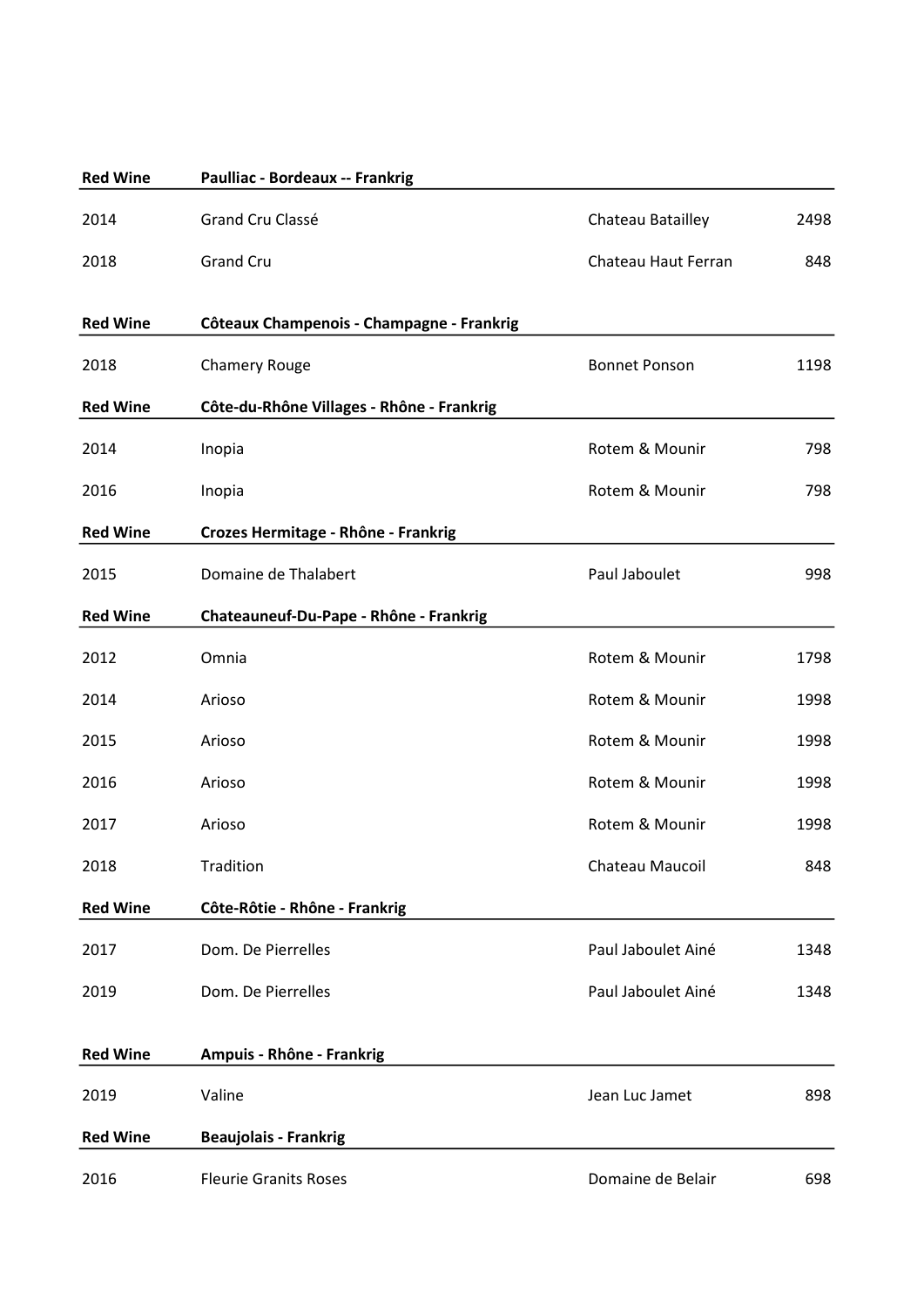Red Wine Baden - Tyskland

2015 Spätburgunder Shelter Winery 698 2019 Lovely Lilly **Louise Community** Shelter Winery 748 Red Wine Kamptal - Østrig 2014 Zweigelt Jurtschitsch 698 Red Wine Niederösterreich - Østrig 2016 Grillenhügel Grillenhügel Superinten Superinten Superinten Superinten Superinten Superinten Superinten Superinten Superinten Superinten Superinten Superinten Superinten Superinten Superinten Superinten Superinten Supe Red Wine Barolo - Piemonte - Italien 2012 Barolo Castiglione Falletto Boroli Boroli 1598 2013 Sperss Barolo Gaja 3698 2016 Castiglione Castiglione Castiglione Castiglione Castiglione Castiglione Castiglione Castiglione Castiglio 2016 Tre Ciabót Cascina Ballarin 898 2016 Bussia Cascina Ballarin 1048 Red Wine Barbera d'Alba - Piemonte - Italien 2018 Trevigne **Trevigne** Vietti Vietti 948 2018 Pilade Cascina Ballarin 848 Red Wine Barbera d'Asti - Piemonte - Italien 2013 Casa Scarpa Casa Scarpa Research Casa Scarpa Casa Scarpa Scarpa Scarpa Research Casa Scarpa Casa Scarpa S Red Wine Barbaresco - Piemonte - Italien 2013 Macarini Ca Del Baio 848 2018 Barbaresco Gaja 3698 Red Wine Langhe - Piemonte - Italien

2015 Sito Moresco Gaja 1098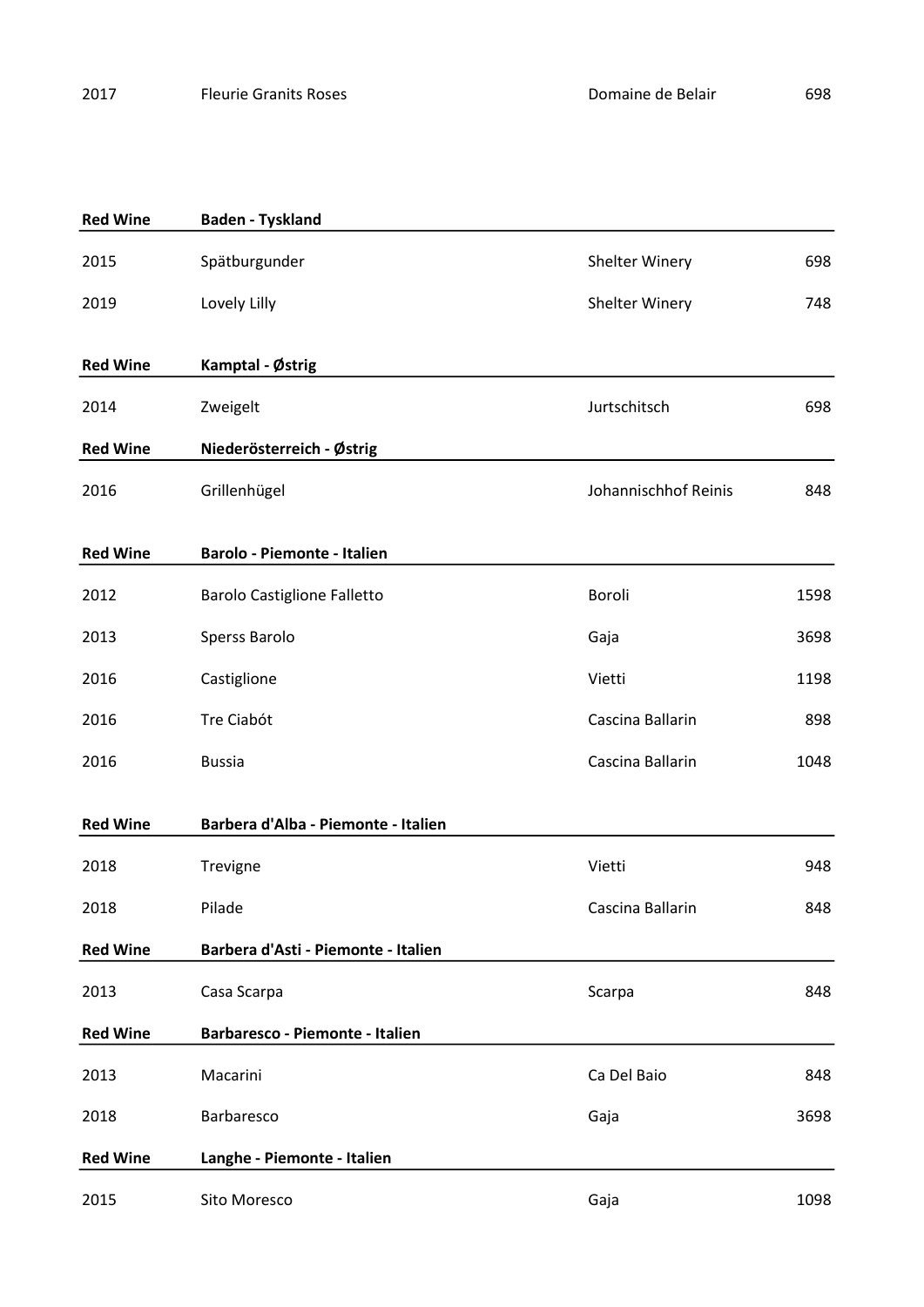| 2017 | Sito Moresco           | Gaja             | 1048 |
|------|------------------------|------------------|------|
| 2018 | Sito Moresco           | Gaja             | 998  |
| 2018 | Sito Moresco           | Gaja             | 1998 |
| 2016 | Langhe Nebbiolo        | Ca Del Baio      | 748  |
| 2017 | Darmagi cab. Sauvignon | Gaja             | 3998 |
| 2018 | Darmagi cab. Sauvignon | Gaja             | 4298 |
| 2019 | Langhe Nebbiolo        | Cascina Ballarin | 748  |

| <b>Red Wine</b> | Chianti Classico - Toscana - Italien |                   |      |
|-----------------|--------------------------------------|-------------------|------|
| 2018            | Tignanello                           | Tenuta Tignanello | 2298 |
| <b>Red Wine</b> | Bolgheri - Toscana - Italien         |                   |      |
| 2015            | Promis                               | Gaja              | 1148 |
| 2019            | Promis                               | Gaja              | 1148 |
| 2017            | Magari Rosso                         | Gaja              | 1498 |
| 2018            | Magari Rosso                         | Gaja              | 1498 |
|                 |                                      |                   |      |
| <b>Red Wine</b> | Montepulciano - Toscana - Italien    |                   |      |

| 2016            | Il Terzo Grado                        | The Juice Asylum        | 798  |
|-----------------|---------------------------------------|-------------------------|------|
| <b>Red Wine</b> | <b>Montalcino - Toscana - Italien</b> |                         |      |
| 2012            | Flautu Magico Brunello di Montalcino  | Il Paradiso di Frassina | 1248 |
| 2013            | Brunello di Montalcino La Casa        | Caparzo                 | 1398 |
| 2016            | Brunello di Montalcino                | Caparzo                 | 1198 |
| 2017            | Brunello di Montalcino                | Pinino                  | 998  |
| <b>Red Wine</b> | <b>IGT</b> - Italien                  |                         |      |
| 2014            | Frassina Rosso                        | Il Paradiso di frassina | 748  |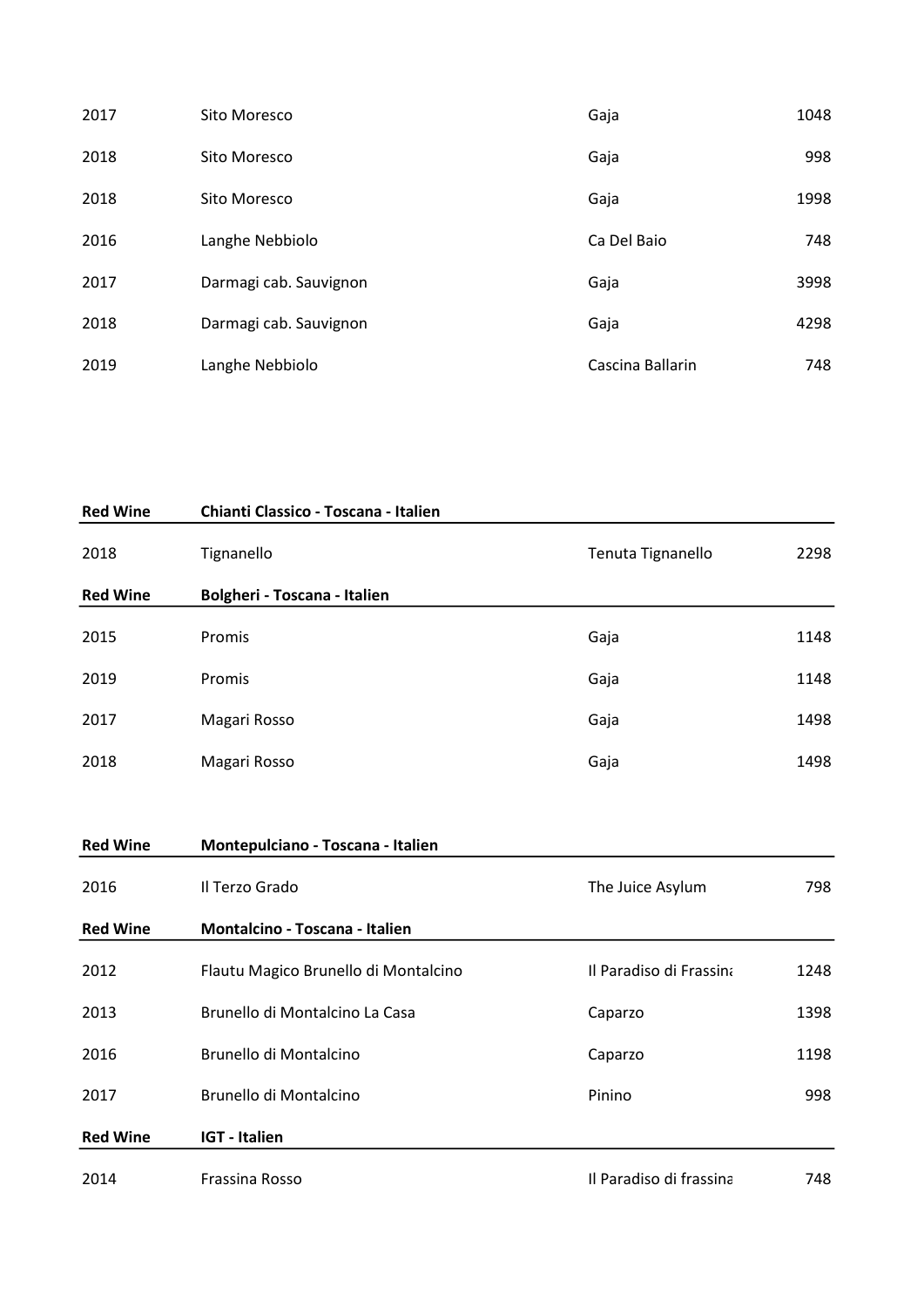| 2015            | Rosso                           | Salcheto                   | 698  |
|-----------------|---------------------------------|----------------------------|------|
| 2020            | Il Carrubo                      | <b>Vinding Montecarrul</b> | 798  |
| <b>Red Wine</b> | Veneto - Italien                |                            |      |
| 2007            | Valpolicella                    | Dal Forno Romano           | 1698 |
| 2014            | Valpolicella                    | Fidora                     | 698  |
| 2018            | Amarone della Valpolicella      | Fidora                     | 1198 |
| <b>Red Wine</b> | Alto Adige - Italien            |                            |      |
| 2012            | Löwengang                       | Alois Lageder              | 1148 |
| 2019            | Morit                           | Weingut Loacker            | 598  |
| <b>Red Wine</b> | Sicilien - Italien              |                            |      |
| 2013            | Nerello Mascalese Eruzione 1614 | Planeta                    | 948  |
| 2018            | Nerello Mascalese Eruzione 1614 | Planeta                    | 948  |
| 2019            | Etna Rosso                      | Planeta                    | 898  |
| 2018            | <b>IDDA Etna Rosso</b>          | Gaja                       | 1048 |
| 2019            | <b>IDDA Etna Rosso</b>          | Gaja                       | 1148 |
| <b>Red Wine</b> | <b>Priorat - Spanien</b>        |                            |      |
| 2008            | <b>Priorat Classic</b>          | Cims de Porrera            | 1448 |
| 2010            | <b>Priorat Classic</b>          | Cims de Porrera            | 1548 |
| <b>Red Wine</b> | <b>Monsant - Spanien</b>        |                            |      |
| 2014            | Clos Mesorah                    | Clos Mesorah               | 1198 |
| <b>Red Wine</b> | Rioja - Spanien                 |                            |      |
| 2011            | Reserva                         | Luis Canas                 | 798  |
| 2016            | Vina Alberdi                    | La Rioja Alta              | 798  |
|                 |                                 |                            |      |
| <b>Red Wine</b> | Ribera del duero - Spanien      |                            |      |
| 2004            | Reserva                         | Campos Goticos             | 1248 |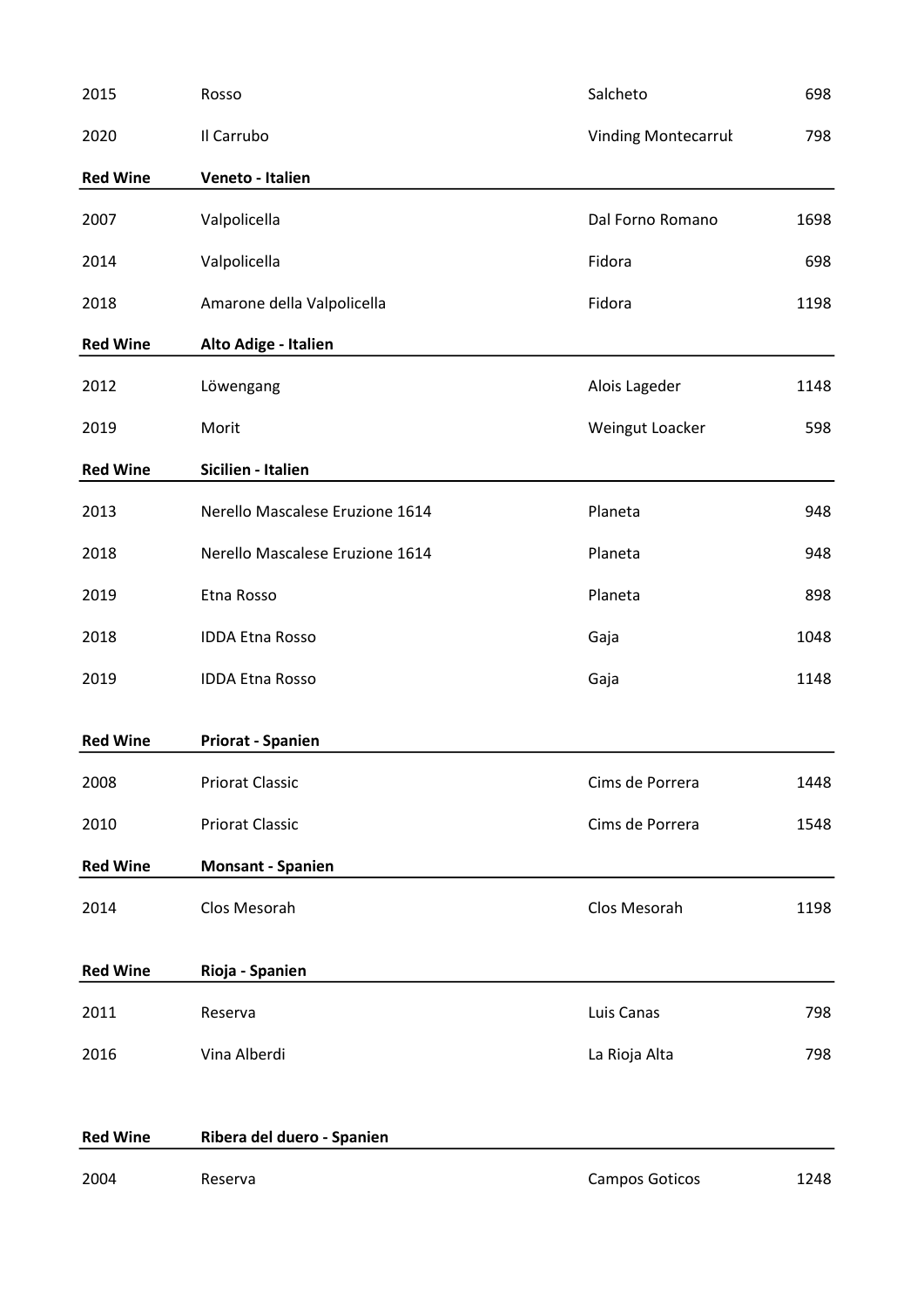| 2014 | Roble 12 Messes           | Campos Goticos    | 948  |
|------|---------------------------|-------------------|------|
| 2015 | Roble 12 Messes           | Campos Goticos    | 948  |
| 2015 | Malleolus de Valderramiro | Emilio Morro      | 1898 |
| 2016 | Aalto                     | Aalto             | 1498 |
| 2011 | Flor de Pingus            | Dominio de Pingus | 3998 |

## Red Wine Eola-Amity-Hills - Oregon - USA

| 2013            | Justice Pinot Noir                       | <b>Bethel Heights</b> | 998   |
|-----------------|------------------------------------------|-----------------------|-------|
| 2013            | Southeast Block Pinot Noir               | <b>Bethel Heights</b> | 998   |
| 2015            | Æolian Pinot Noir                        | <b>Bethel Heights</b> | 948   |
| 2016            | Æolian Pinot Noir                        | <b>Bethel Heights</b> | 948   |
| 2017            | Æolian Pinot Noir                        | <b>Bethel Heights</b> | 948   |
| 2018            | Æolian Pinot Noir                        | <b>Bethel Heights</b> | 998   |
| 2013            | Zena Crown Slope Pinot Noir              | Jackson Wine Family   | 1248  |
| 2014            | Zena Crown Slope Pinot Noir              | Jackson Wine Family   | 1248  |
| 2015            | Zena Crown Slope Pinot Noir              | Jackson Wine Family   | 1248  |
| 2015            | <b>Pinot Noir</b>                        | Nicolas Jay           | 11848 |
| <b>Red Wine</b> | <b>Chehalem Mountains - Oregon - USA</b> |                       |       |
| 2016            | <b>Breaking Ground</b>                   | Adelsheim             | 998   |
| 2019            | <b>Pinot Noir</b>                        | Adelsheim             | 898   |
| 2015            | <b>Pinot Noir Reserve</b>                | Ponzi                 | 1098  |
| <b>Red Wine</b> | Dundee Hills - Oregon - USA              |                       |       |
| 2016            | <b>Terroir Selection Pinot Noir</b>      | Alexana               | 798   |
| <b>Red Wine</b> | Yamhill County - Oregon - USA            |                       |       |
| 2014            | Six Vineyards                            | Lemelson              | 798   |
| 2017            | Thea's Selection Pinot Noir              | Lemelson              | 898   |
| <b>Red Wine</b> | Paso Robles - Californien - USA          |                       |       |
| 2018            | Reserve Cabernet Sauvignon               | Daou                  | 848   |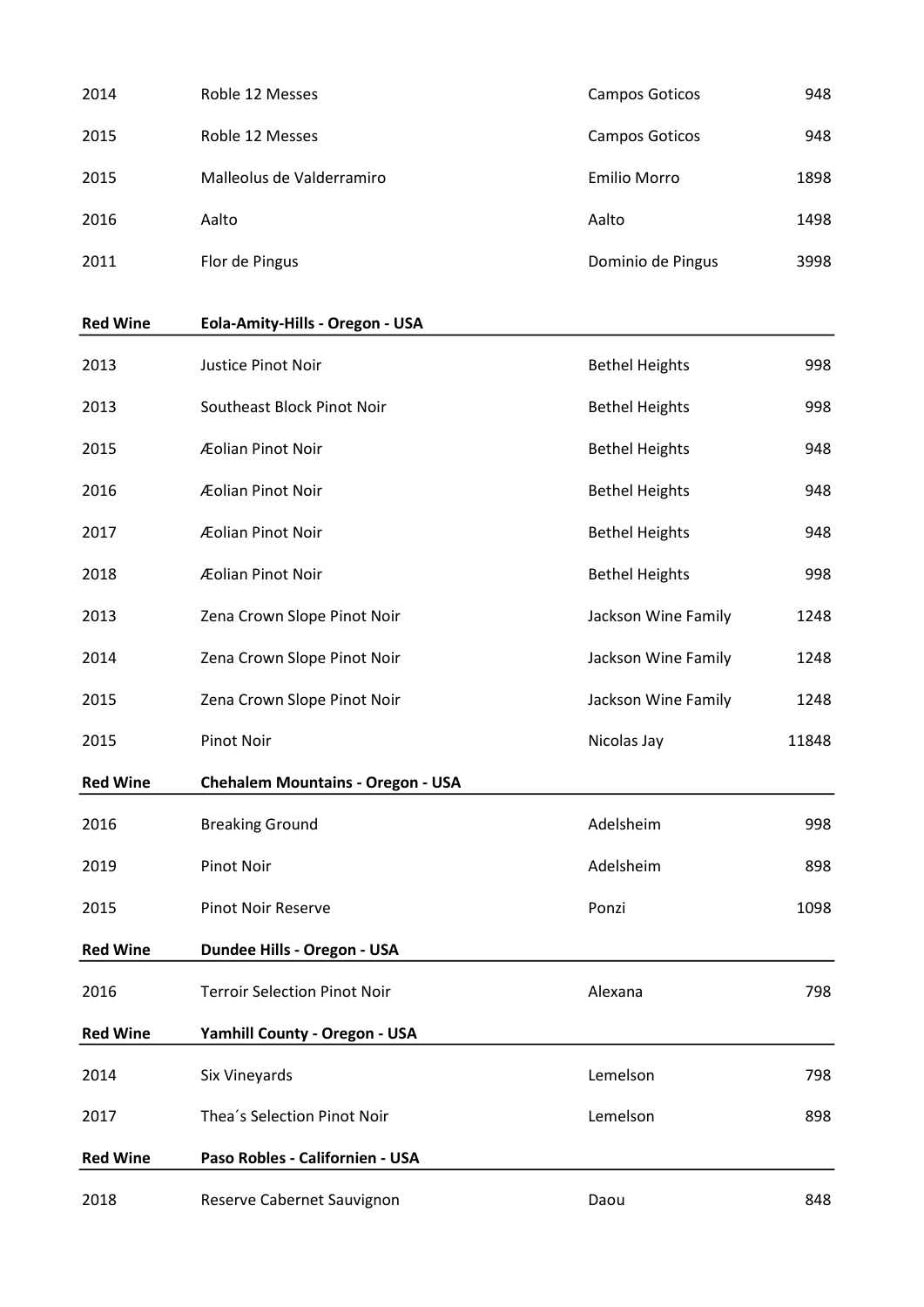| <b>Red Wine</b> | Napa Valley - Californien - USA             |                       |      |
|-----------------|---------------------------------------------|-----------------------|------|
| 2015            | Cabernet Sauvignon                          | <b>Dominus Estate</b> | 4698 |
| 2016            | Cabernet Sauvignon                          | Dominus Estate        | 4798 |
| 2017            | Cabernet Sauvignon                          | <b>Dominus Estate</b> | 4498 |
| <b>Red Wine</b> | Sonoma - Californien - USA                  |                       |      |
| 2005            | Legacy                                      | Jackson Wine Family   | 1398 |
| 2007            | Legacy                                      | Jackson Wine Family   | 1398 |
| 2012            | Studio Syrah                                | Leo Steen             | 798  |
| 2017            | <b>Grenache Provisor</b>                    | Leo Steen             | 998  |
| 2018            | <b>Grenache Provisor</b>                    | Leo Steen             | 998  |
| 2018            | Pinot Noir Petaluma Gap                     | Leo Steen             | 848  |
|                 |                                             |                       |      |
| <b>Red Wine</b> | Santa Cruz - Californien - USA              |                       |      |
| 2016            | Grenache                                    | Birichino             | 948  |
| <b>Red Wine</b> | Horse Heaven Hills - Washington State - USA |                       |      |
| 2018            | H3 Cabernet Sauvignon                       | Columbia Crest        | 798  |
| <b>Red Wine</b> | <b>Tasmanien - Australien</b>               |                       |      |
| 2016            | Pinot Noir                                  | Devil's Corner        | 698  |
| <b>Red Wine</b> | Victoria - Australien                       |                       |      |
| 2009            | Heatcote II Myola                           | Rosdal & Flutto       | 1148 |
| <b>Red Wine</b> | South Australia - Australien                |                       |      |
| 2016            | Mclaren Vale Grenache                       | Paxton                | 748  |
| <b>Red Wine</b> | Stellenbosch - Sydafrika                    |                       |      |
| 2018            | Pinotage                                    | Simonsig              | 698  |
| 2018            | Pinotage                                    | Kanonkop              | 1148 |
| 2018            | Paul Sauer Cab. Sauvignon                   | Kanonkop              | 1248 |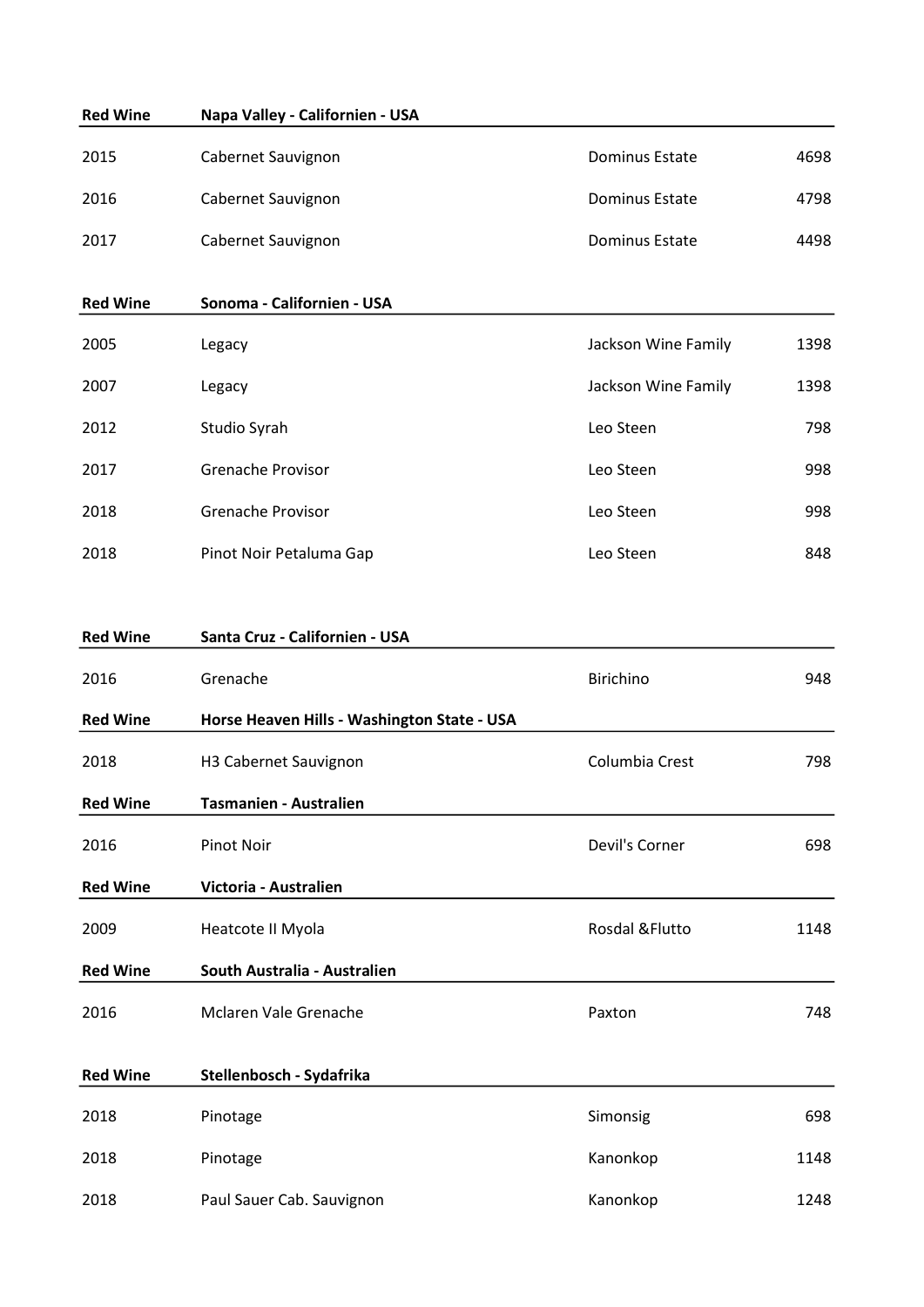| <b>Sweet Wine</b> | Sauternes - Bordeaux - Frankrig |                         |      |
|-------------------|---------------------------------|-------------------------|------|
| 1999              | Sauternes                       | Chateau dÝquem          | 3598 |
| 2008              | Sauternes                       | Chateau dÝquem          | 3398 |
| 2015              | <b>Petit Guirad</b>             | Guiraud                 | 648  |
| <b>Sweet Wine</b> | <b>Banyuls - Frankrig</b>       |                         |      |
| 2015              | <b>Blanc</b>                    | Madeloc Pierre F'Gai    | 648  |
| <b>Sweet Wine</b> | Loire - Frankrig                |                         |      |
| 1994              | Coteaux du Layon                | <b>Moulin Touchaise</b> | 748  |
| 2000              | Coteaux du Layon                | <b>Moulin Touchaise</b> | 748  |
| <b>Sweet Wine</b> | <b>Saussignac - Frankrig</b>    |                         |      |
| 2017              | Autrefois                       | Couleurs d'Aquitaine    | 648  |
| <b>Sweet Wine</b> | Tokaji - Ungarn                 |                         |      |
| 2008              | Aszu 5 Puttonyos                | Chateau Dereszla        | 1098 |
| 2009              | Aszu 5 Puttonyos                | Chateau Dereszla        | 1098 |
|                   |                                 |                         |      |

| <b>Sweet Wine</b> | Piemonte - Italien |  |
|-------------------|--------------------|--|
|                   |                    |  |